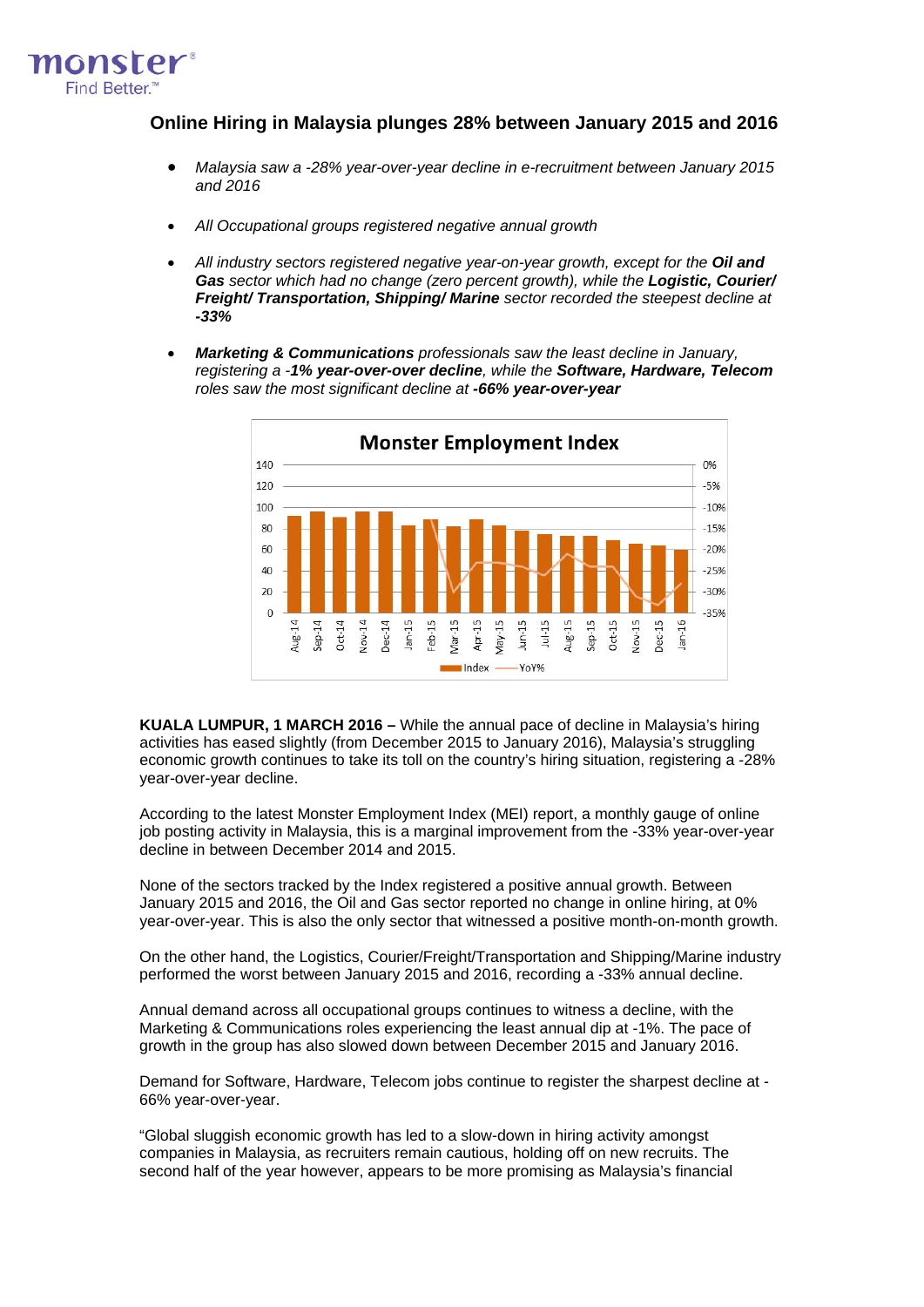

climate is likely to stabilise with declining oil prices and depreciation of the ringgit." said **Sanjay Modi, Managing Director, Monster.com (India, Middle East, Southeast Asia, Hong Kong).**

"In addition, it is likely that IT professionals would experience a surge in demand as Malaysia slowly transforms into the Asia Pacific hub for IT consulting and shared services. Furthermore, as more MNCs move to Malaysia, demand for Accounting and Finance professionals are also expected to rise in the country."

The [Monster Employment Index](http://www.about-monster.com/employment-index) Malaysia is a monthly gauge of online job posting activity, based on a real-time review of millions of employer job opportunities, culled from a large representative selection of career websites and online job listings across Malaysia. The Index does not reflect the trend of any one advertiser or source, but is an aggregate measure of the change in job listings across the industry.

## **Monster Employment Index Malaysia results for the past 18 months are as follows:**

| Aug<br>14 | Sep<br>14 | Oct<br>14 | Nov<br>$\overline{A}$<br>4 | <b>Dec</b><br>14 | Jar<br>15 | Feb<br>15 | Mar<br><b>15</b><br>∪ו | Apr<br>15 | May<br>15 | Jun<br>15 | Jul<br>1 <sub>E</sub><br>◡ | Aug<br>15 | Sep<br>15 | Oct<br>15 | Nov<br>15 | Dec<br>15<br>∪ו | Jan<br>16 | $Y$ -o- $Y$ |
|-----------|-----------|-----------|----------------------------|------------------|-----------|-----------|------------------------|-----------|-----------|-----------|----------------------------|-----------|-----------|-----------|-----------|-----------------|-----------|-------------|
| 92        | 96        | 91        | 96                         | 96               | 83        | 89        | 82                     | 89        | 83        | 78        | 75                         | 73        | 73        | 69        | 66        | 64              | 60        | $-28%$      |

| <b>Year-over-year Growth</b>                          | Jan<br>15 | Jan<br>16 | % Growth<br>$Y-0-Y$ | Year-over-year<br>Growth                                                      | Jan<br>15 | <b>Jan</b><br>16 | % Grov<br>Y-o-\ |
|-------------------------------------------------------|-----------|-----------|---------------------|-------------------------------------------------------------------------------|-----------|------------------|-----------------|
| Oil and Gas                                           | 76        | 76        | $0\%$               | Advertising, Market Research,<br>Public Relations, Media and<br>Entertainment | 91        | 73               | $-20%$          |
| Production/Manufacturing,<br>Automotive and Ancillary | 86        | 81        | -6%                 | IT, Telecom/ISP and BPO/ITES                                                  | 79        | 59               | $-25%$          |
| <b>BFSI</b>                                           | 89        | 73        | $-18%$              | Hospitality                                                                   | 99        | 68               | $-31%$          |
| Retail                                                | 85        | 69        | $-19%$              | Logistic, Courier/ Freight/<br>Transportation, Shipping/<br>Marine            | 86        | 58               | $-33%$          |

# **Top Growth Industries Lowest Growth Industries**

| Year-over-year<br>Growth                                                      | Jan<br>15 | Jan.<br>16 | % Growth<br>$Y - 0 - Y$ |
|-------------------------------------------------------------------------------|-----------|------------|-------------------------|
| Advertising, Market Research,<br>Public Relations, Media and<br>Entertainment | 91        | 73         | $-20%$                  |
| IT, Telecom/ISP and BPO/ITES                                                  | 79        | 59         | $-25%$                  |
| Hospitality                                                                   | 99        | 68         | $-31%$                  |
| Logistic, Courier/ Freight/<br>Transportation, Shipping/<br>Marine            | 86        | 58         | $-33%$                  |

| Year-over-year Growth      | Jan<br>15 | Jan<br>16 | % Growth<br>$Y - 0 - Y$ | Year-over-year<br>Growth           | Jan<br>15 | Jan<br>16 | % Grov<br>Y-o-\ |
|----------------------------|-----------|-----------|-------------------------|------------------------------------|-----------|-----------|-----------------|
| Marketing & Communications | 89        | 88        | $-1\%$                  | Sales & Business Development       | 90        | 63        | $-30%$          |
| <b>Customer Service</b>    | 77        | 65        | $-16%$                  | Purchase/Logistics/Supply<br>Chain | 82        | 57        | $-30%$          |
| Finance & Accounts         | 89        | 75        | $-16%$                  | Hospitality & Travel               | 99        | 50        | $-49%$          |
| HR & Admin                 | 83        | 65        | $-22%$                  | Software, Hardware, Telecom        | 82        | 28        | $-66%$          |

# **Top Growth Occupations Lowest Growth Occupations**

| Year-over-year<br>Growth           | Jan<br>15 | Jan<br>16 | % Growth<br>$Y$ -0- $Y$ |
|------------------------------------|-----------|-----------|-------------------------|
| Sales & Business Development       | 90        | 63        | $-30%$                  |
| Purchase/Logistics/Supply<br>Chain | 82        | 57        | $-30%$                  |
| <b>Hospitality &amp; Travel</b>    | 99        | 50        | $-49%$                  |
| Software, Hardware, Telecom        | 82        | 28        | $-66%$                  |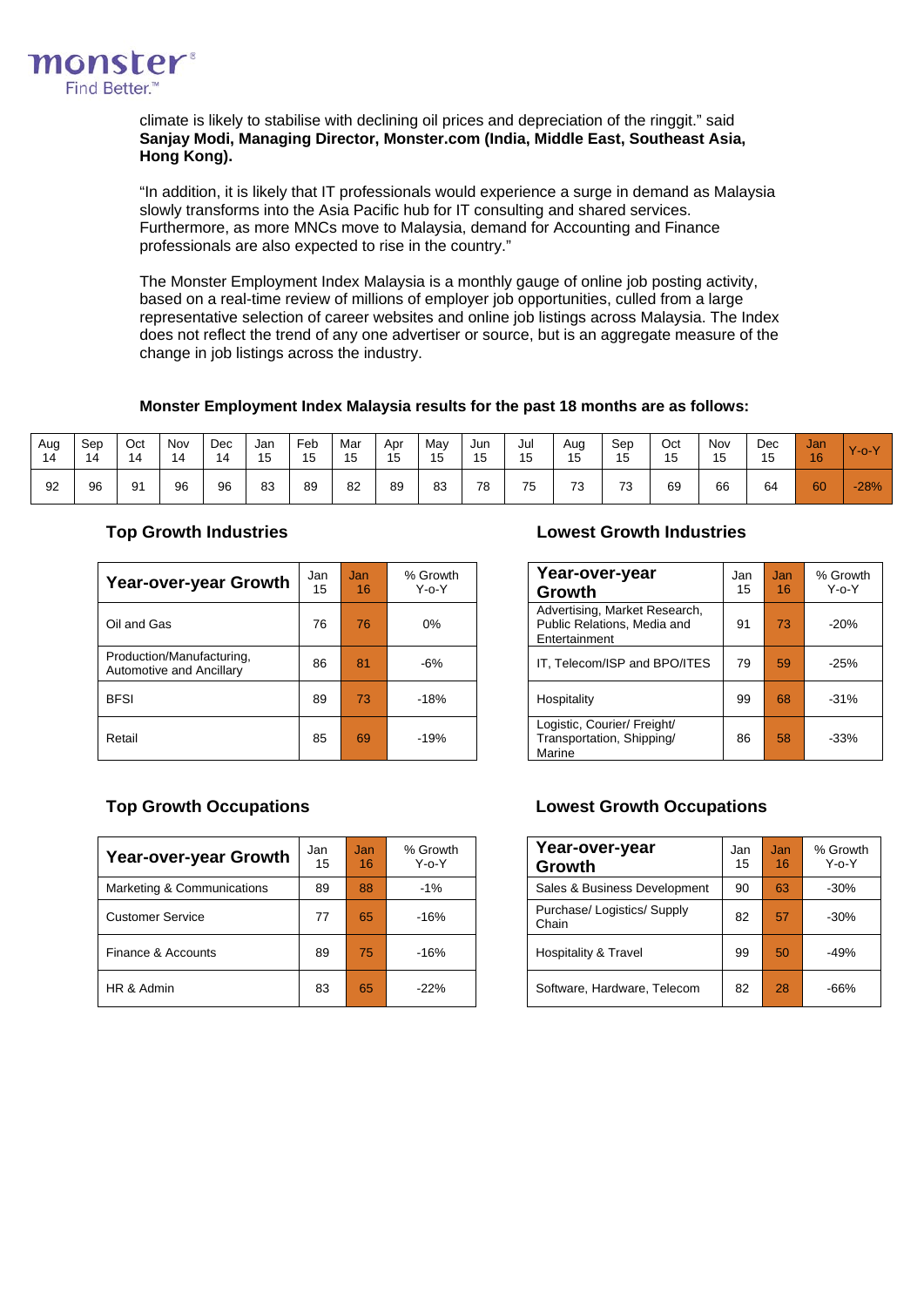# **By Industry**

|                                                                                                    |     | 2016<br>2015 |     |     |     |     |     |     |     |     |     |            |     |
|----------------------------------------------------------------------------------------------------|-----|--------------|-----|-----|-----|-----|-----|-----|-----|-----|-----|------------|-----|
|                                                                                                    | Jan | Feb          | Mar | Apr | May | Jun | Jul | Aug | Sep | Oct | Nov | <b>Dec</b> | Jan |
| IT, Telecom/ISP and<br><b>BPO/ITES</b>                                                             | 79  | 97           | 87  | 88  | 81  | 80  | 102 | 82  | 91  | 85  | 77  | 72         | 59  |
| <b>Engineering, Construction</b><br>and Real Estate                                                | 83  | 92           | 89  | 106 | 99  | 95  | 88  | 81  | 82  | 78  | 75  | 70         | 67  |
| <b>BFSI</b>                                                                                        | 89  | 102          | 105 | 121 | 116 | 105 | 111 | 97  | 91  | 82  | 73  | 77         | 73  |
| Production/Manufacturing,<br><b>Automotive and Ancillarv</b>                                       | 86  | 89           | 88  | 95  | 92  | 89  | 89  | 89  | 87  | 85  | 85  | 82         | 81  |
| <b>Oil and Gas</b>                                                                                 | 76  | 82           | 81  | 85  | 85  | 92  | 76  | 63  | 77  | 75  | 71  | 74         | 76  |
| <b>Hospitality</b>                                                                                 | 99  | 117          | 100 | 91  | 86  | 92  | 74  | 81  | 85  | 80  | 76  | 73         | 68  |
| <b>Retail</b>                                                                                      | 85  | 88           | 93  | 105 | 101 | 94  | 81  | 92  | 91  | 84  | 78  | 72         | 69  |
| Logistic, Courier/ Freight/<br>Transportation, Shipping/<br><b>Marine</b>                          | 86  | 100          | 98  | 114 | 110 | 102 | 96  | 88  | 83  | 71  | 68  | 59         | 58  |
| <b>Advertising, Market</b><br><b>Research, Public Relations,</b><br><b>Media and Entertainment</b> | 91  | 78           | 70  | 83  | 85  | 90  | 87  | 86  | 87  | 82  | 83  | 78         | 73  |

# **By Occupation**

|                                                       |     |     |     |     |     |     | 2015 |     |     |     |     |            | 2016 |
|-------------------------------------------------------|-----|-----|-----|-----|-----|-----|------|-----|-----|-----|-----|------------|------|
|                                                       | Jan | Feb | Mar | Apr | May | Jun | Jul  | Aug | Sep | Oct | Nov | <b>Dec</b> | Jan  |
| Software, Hardware,<br>Telecom                        | 82  | 101 | 85  | 88  | 73  | 72  | 69   | 63  | 62  | 48  | 45  | 37         | 28   |
| <b>Finance &amp; Accounts</b>                         | 89  | 96  | 98  | 109 | 104 | 97  | 95   | 91  | 86  | 79  | 74  | 77         | 75   |
| <b>Sales &amp; Business</b><br><b>Development</b>     | 90  | 93  | 92  | 95  | 91  | 79  | 73   | 75  | 70  | 65  | 64  | 66         | 63   |
| <b>Customer Service</b>                               | 77  | 82  | 70  | 84  | 90  | 74  | 80   | 85  | 86  | 85  | 74  | 68         | 65   |
| <b>Marketing &amp;</b><br><b>Communications</b>       | 89  | 88  | 86  | 93  | 92  | 100 | 97   | 97  | 97  | 92  | 94  | 91         | 88   |
| HR & Admin                                            | 83  | 87  | 83  | 89  | 80  | 78  | 74   | 74  | 75  | 72  | 72  | 69         | 65   |
| <b>Engineering /Production,</b><br><b>Real Estate</b> | 82  | 89  | 84  | 93  | 88  | 85  | 80   | 75  | 76  | 73  | 72  | 67         | 63   |
| <b>Hospitality &amp; Travel</b>                       | 99  | 120 | 91  | 87  | 77  | 79  | 60   | 74  | 76  | 80  | 69  | 66         | 50   |
| <b>Purchase/Logistics/Supply</b><br>Chain             | 82  | 91  | 86  | 95  | 88  | 79  | 77   | 73  | 74  | 64  | 62  | 58         | 57   |